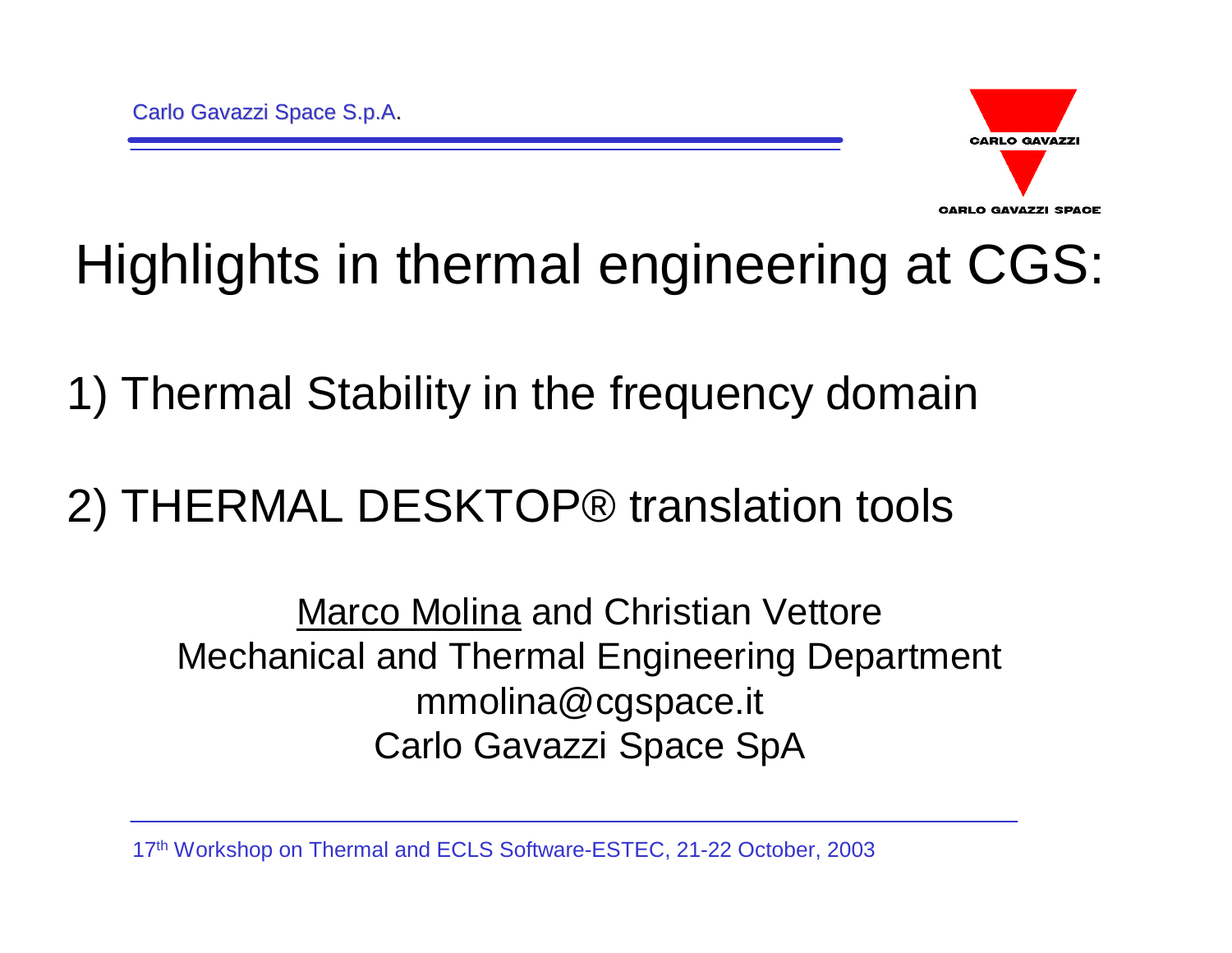

# 2) ESARAD (via STEP-TAS)/ESATAN translation from Thermal Desktop® 4.6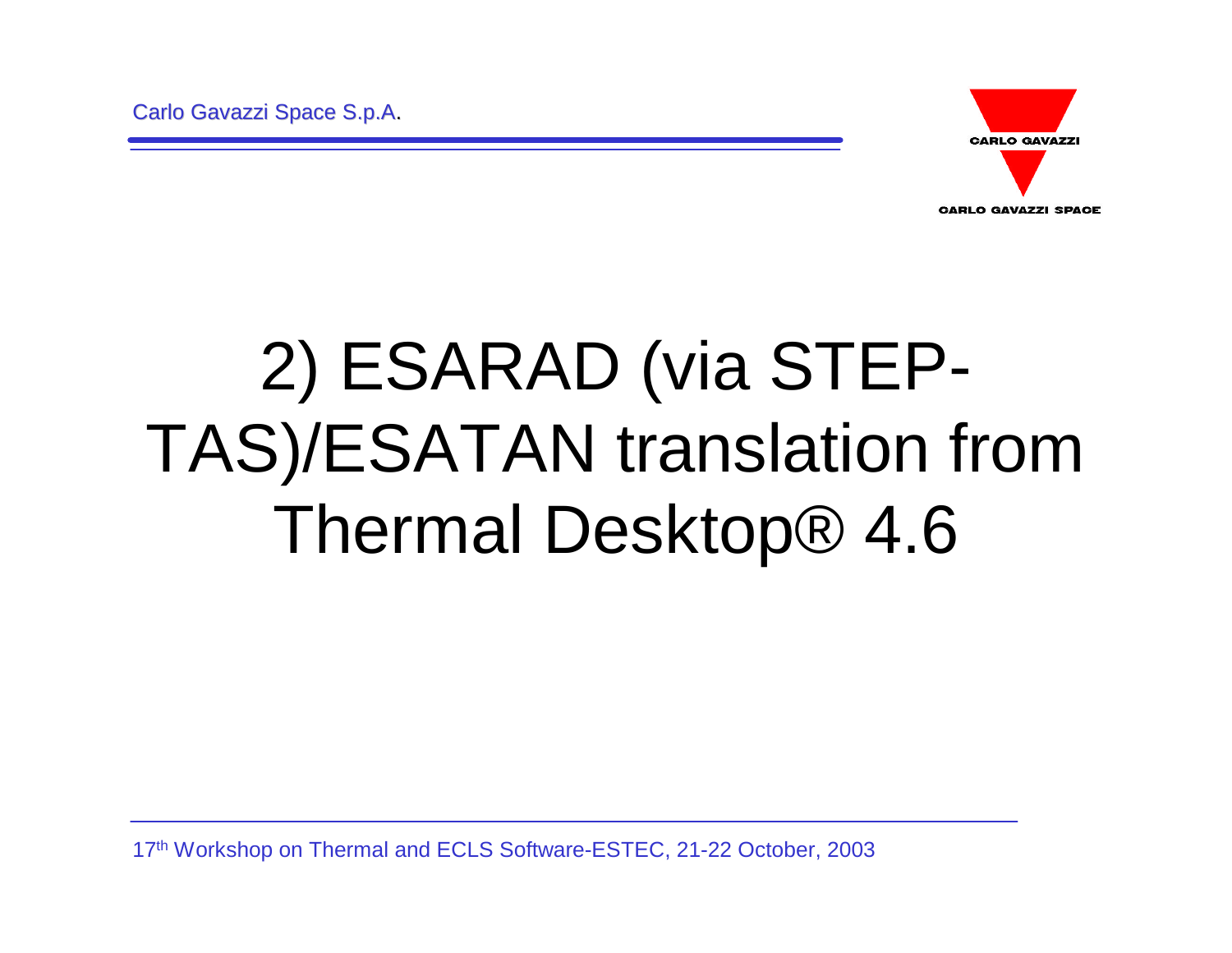

#### • Simply turn on the ESATAN button

| ×                                         |          | User Preferences                             |       |
|-------------------------------------------|----------|----------------------------------------------|-------|
|                                           | Advanced | Graphics Visibility Graphics Size S/F Output | Units |
| Output Units For SINDA/FLUINT models-     |          | Format for output of all SINDA data-         |       |
|                                           |          | $\Box$ Auto Determine (4.6)                  |       |
| $C$ ENG                                   |          | C SINDA/FLUINT 4.6                           |       |
| Note:: Only used if a FLUINT model exists |          | C SINDA/FLUINT 4.5                           |       |
|                                           |          | C SINDA/FLUINT 4.4                           |       |
|                                           |          | C SINDA/FLUINT 4.3                           |       |
|                                           |          | C SINDA/FLUINT 4.1                           |       |
|                                           |          | C SINDA G                                    |       |
|                                           |          | G ESATAN                                     |       |
|                                           |          |                                              |       |
| OK<br>Cancel<br>Help                      |          |                                              |       |
|                                           |          |                                              |       |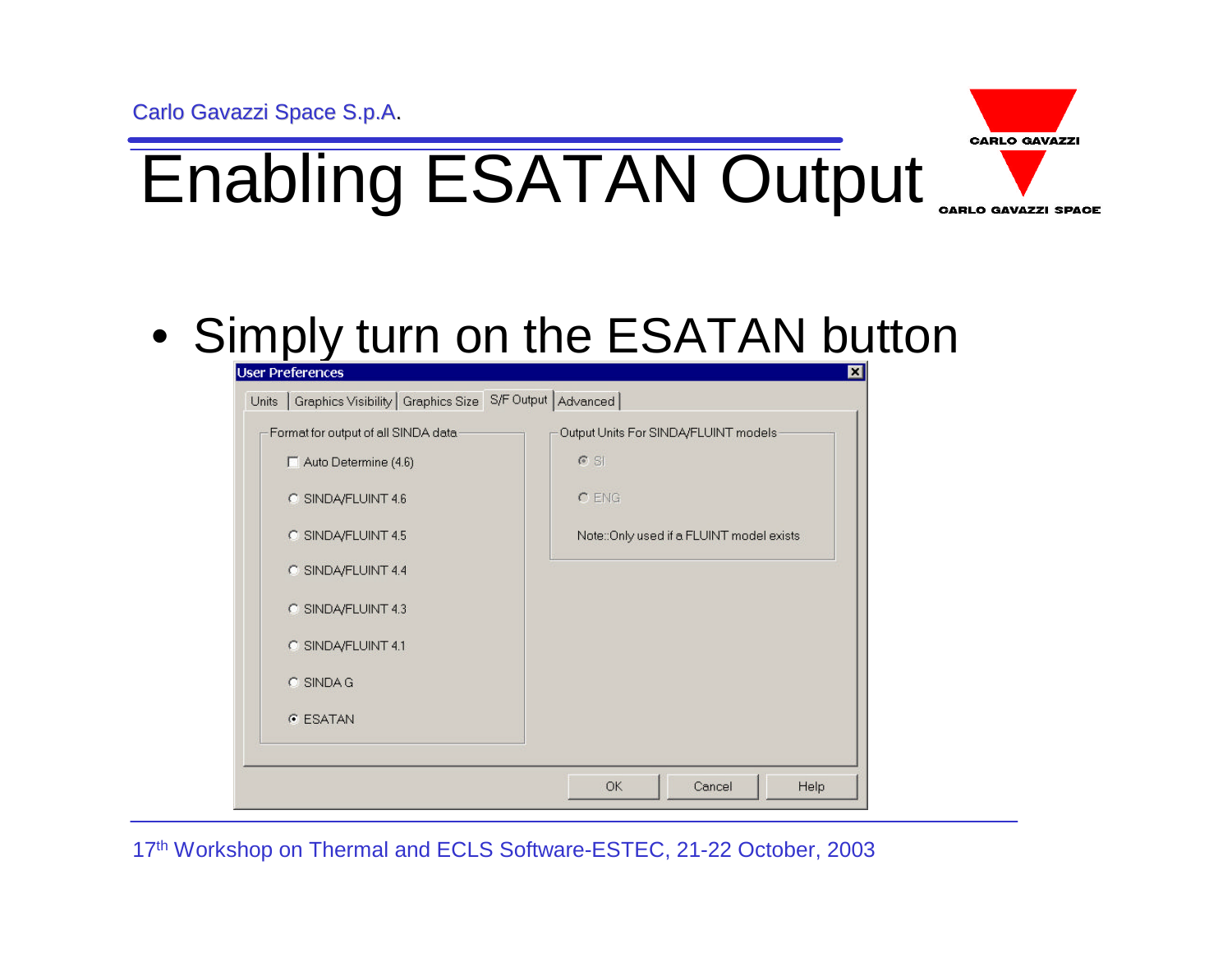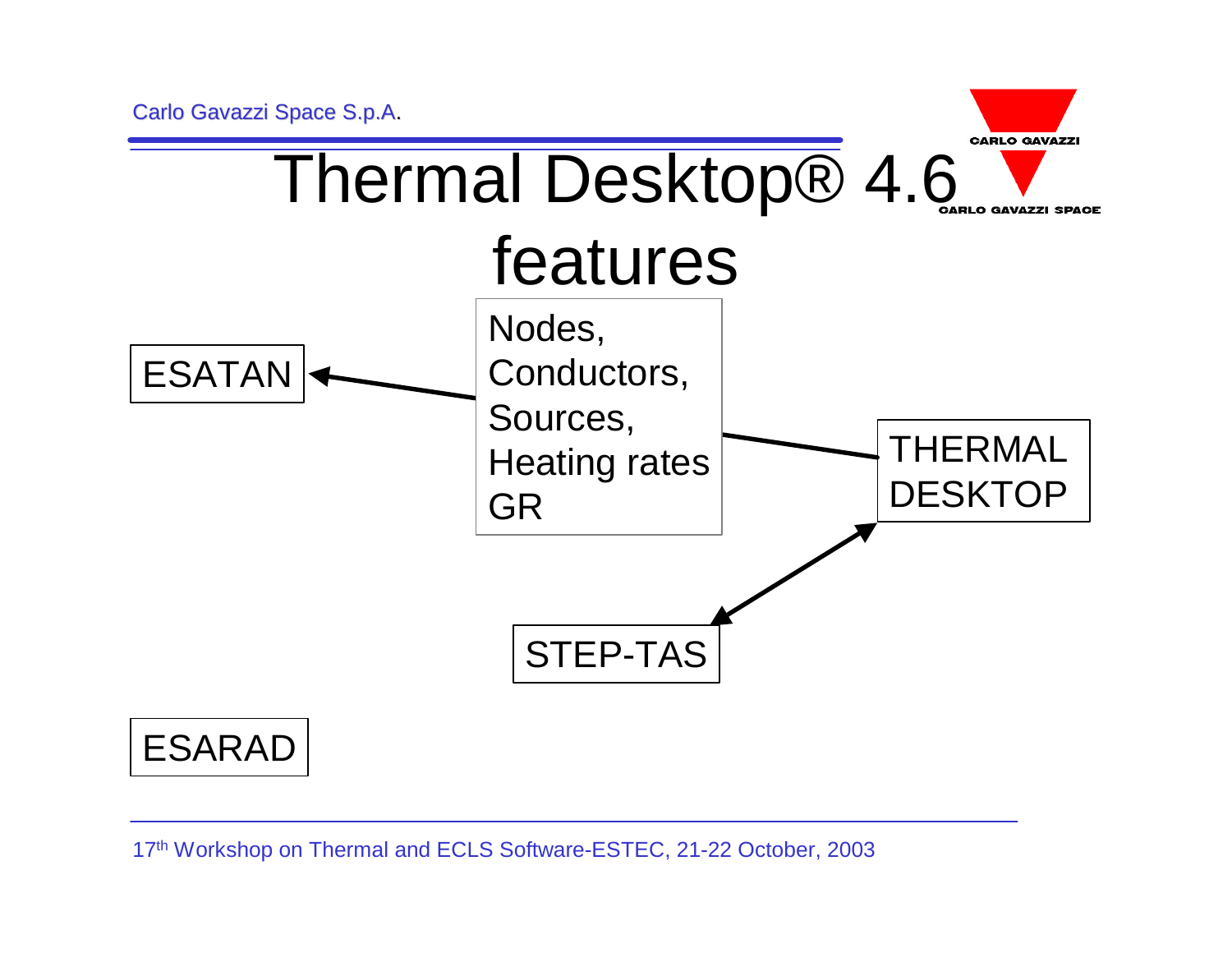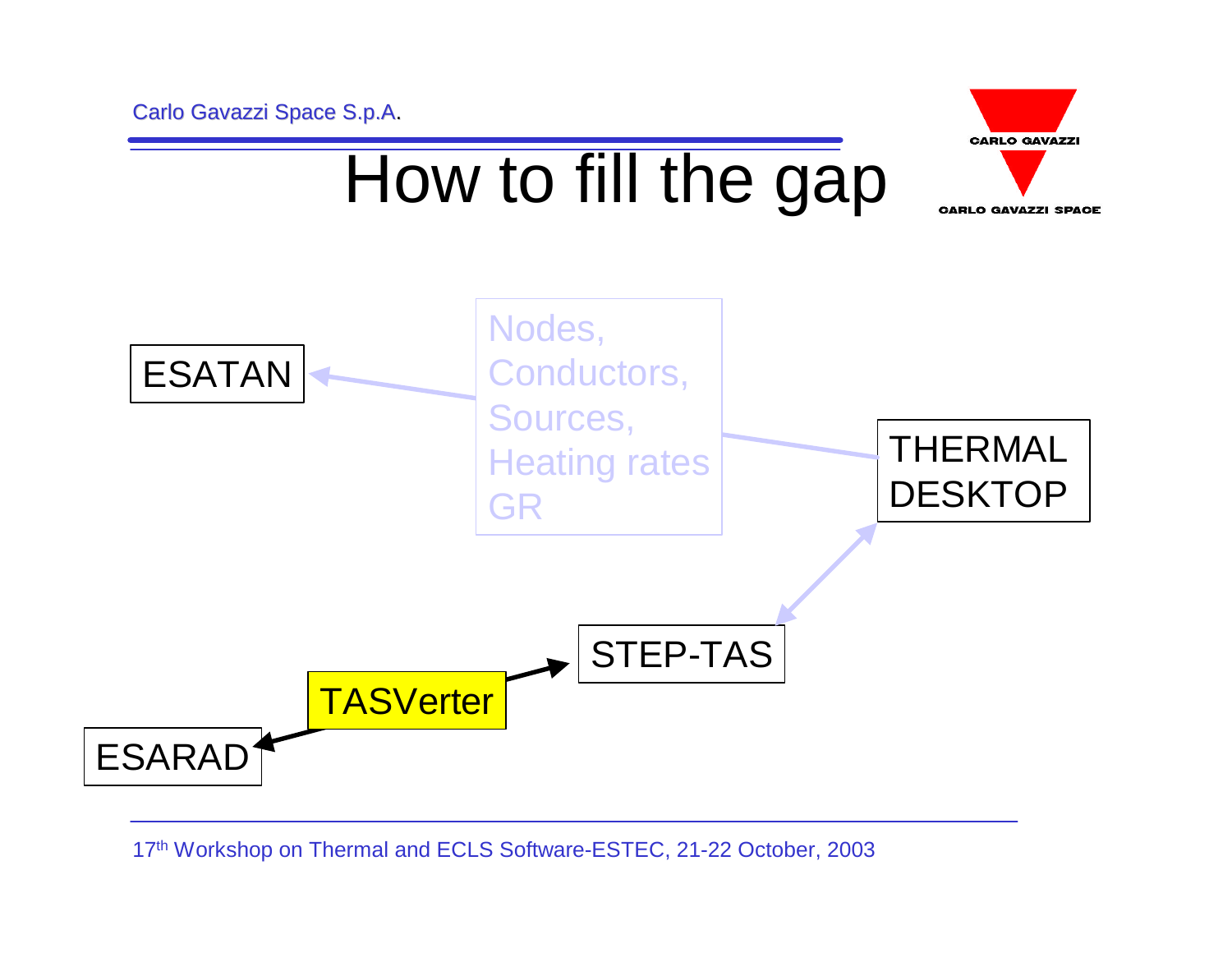

## **Thermal Desktop ®** Radiation Calculations

- Geometries built in Thermal Desktop are exported in STEP-TAS format
	- Current limitations
		- all geometry must be placed in a single submodel
- STEP-TAS can be imported into Thermal Desktop
- RADK and Heating Rate calculations are output in ESATAN format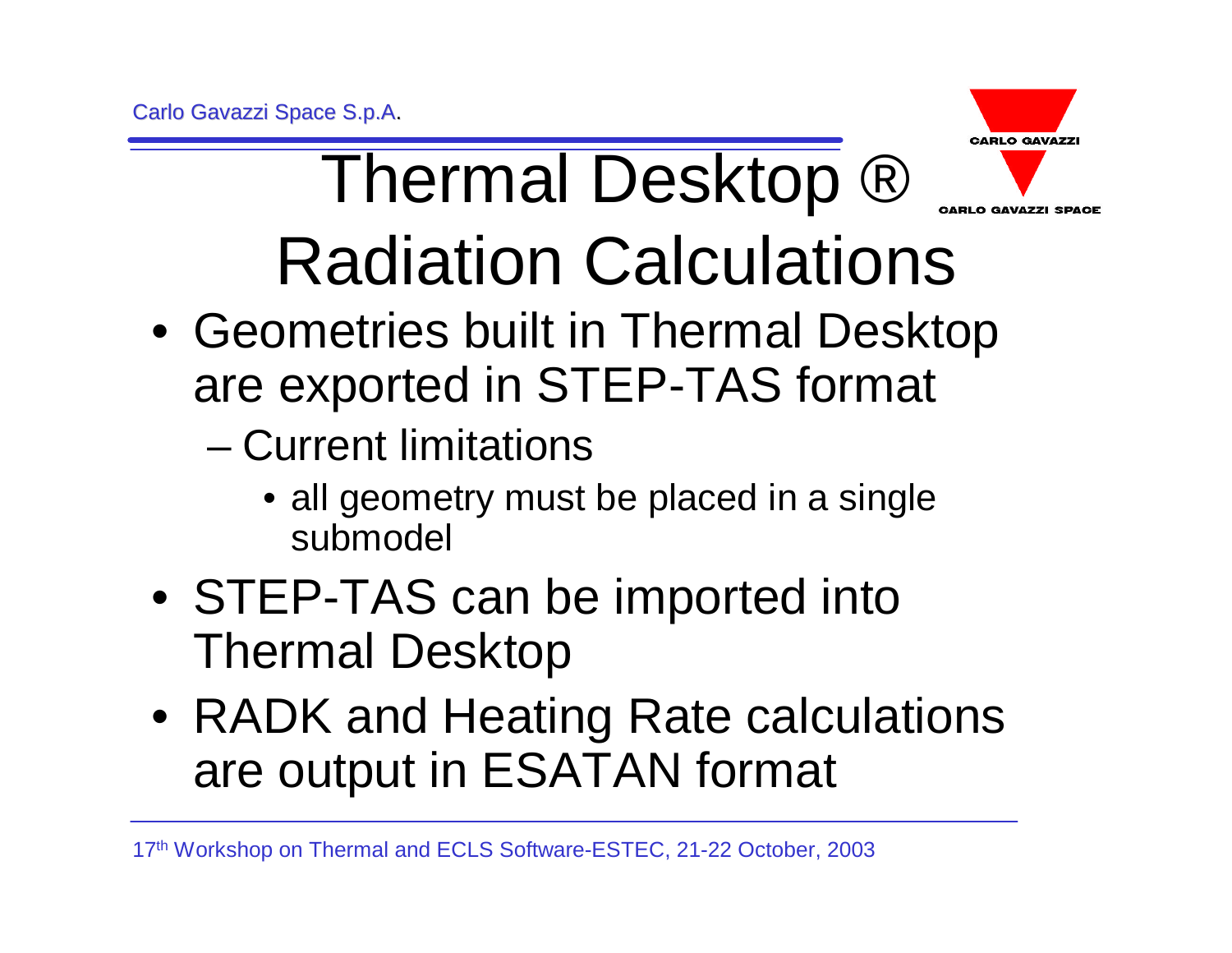Carlo Gavazzi Space S.p.A.



- C SINDA/FLUINT data created with Thermal Desktop 4.6
- C Generated on Fri Oct 17 08:41:04 2003
- C Generated from database BASE-RcOptics.rck
- C Bij Cutoff factor: 0.0010000
- C Conductor units are:  $m^2$

```
\mathcal{C}
```

```
C radk format:
```

```
C node_1 node_2 Area*e*Bij $ Bij Bji
```

```
\mathcal{C}
```

| GR <sub>(</sub> | 1, $999 =$ | $0.50000;$ \$ | 1.0000 |
|-----------------|------------|---------------|--------|
| GR(             | $2,999=$   | $0.50000;$ \$ | 1.0000 |
| GR <sub>(</sub> | (3, 999)   | $0.50000;$ \$ | 1.0000 |
| GR(             | (4, 999)   | $0.50000;$ \$ | 1.0000 |

```
\mathcal{C}
```

```
C Summary data for nodes with Bij sums < 1.0000 or > 1.0000
```

```
C BijSum always contains Bij Self
```

```
\mathcal{C}
```

| $\mathbf C$ | node           | area                              |                    |  | rays emiss Bij Bij Bij Weighted |
|-------------|----------------|-----------------------------------|--------------------|--|---------------------------------|
| $\mathbf C$ |                |                                   |                    |  | sum self inact % Error          |
| $\mathbf C$ |                | MAIN.1 0.50000 5000 1.0000 1.0000 |                    |  | 0.0                             |
| $\mathbf C$ | MAIN.2 0.50000 |                                   | 5000 1.0000 1.0000 |  | 0.0                             |
| $\mathbf C$ | MAIN.3 0.50000 |                                   | 5000 1.0000 1.0000 |  | 0.0                             |
| $\mathbf C$ | MAIN.4 0.50000 |                                   | 5000 1.0000 1.0000 |  | 0.0                             |

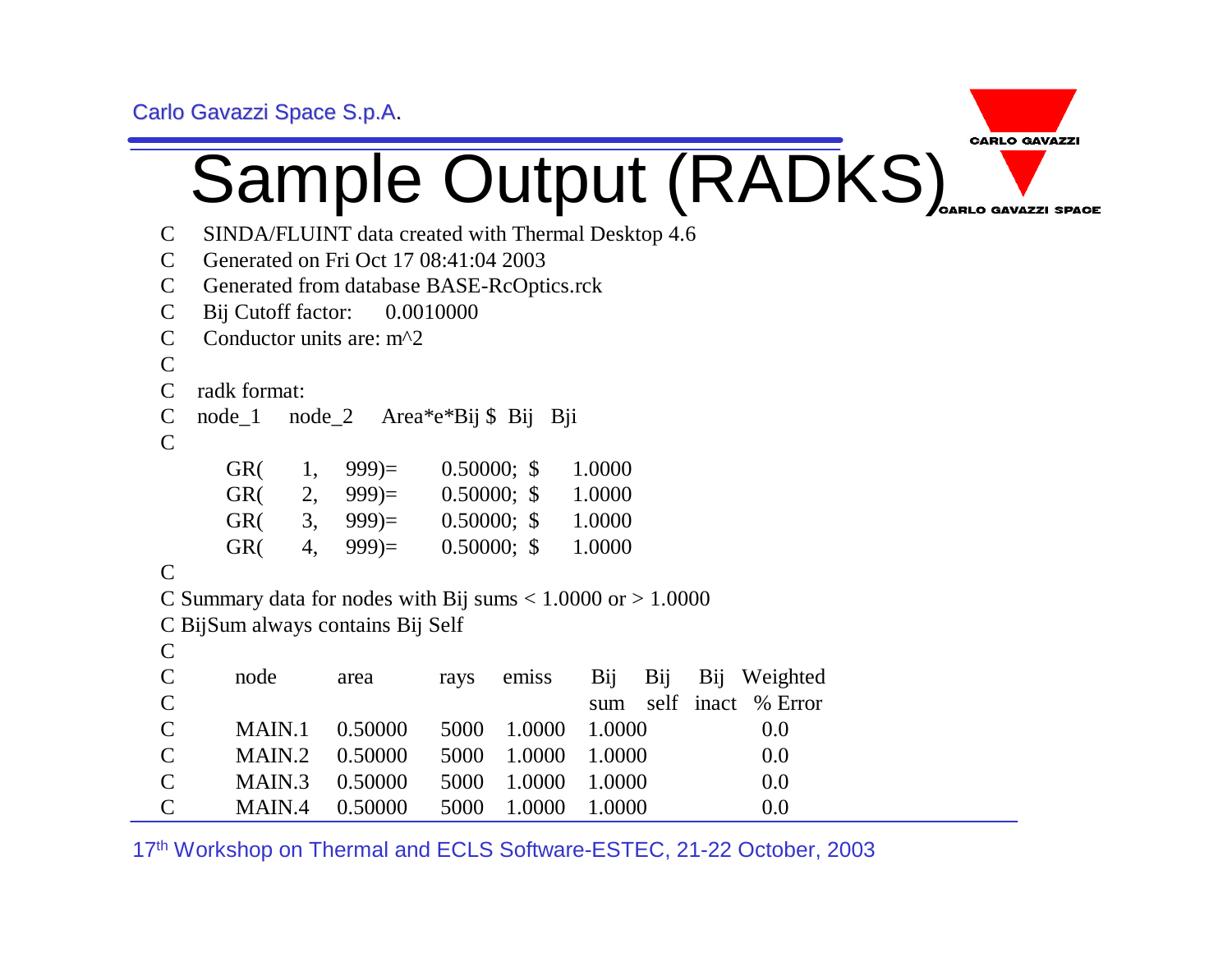Carlo Gavazzi Space S.p.A.



# Sample Output (Heating # Rates)

**GENMOR** 

#

IF(NSOL.GT.1.0)THEN

QS:1=INTCYC(TIMEM,ARTIME,ARSAMAIN1,1,5676.98D0,0.0D0) QS:2=INTCYC(TIMEM,ARTIME,ARSAMAIN2,1,5676.98D0,0.0D0) QS:3=INTCYC(TIMEM,ARTIME,ARSAMAIN3,1,5676.98D0,0.0D0) QS:4=INTCYC(TIMEM,ARTIME,ARSAMAIN4,1,5676.98D0,0.0D0) ELSE QS:1=193.242 QS:2=192.891

QS:3=191.811

QS:4=192.912

ENDIF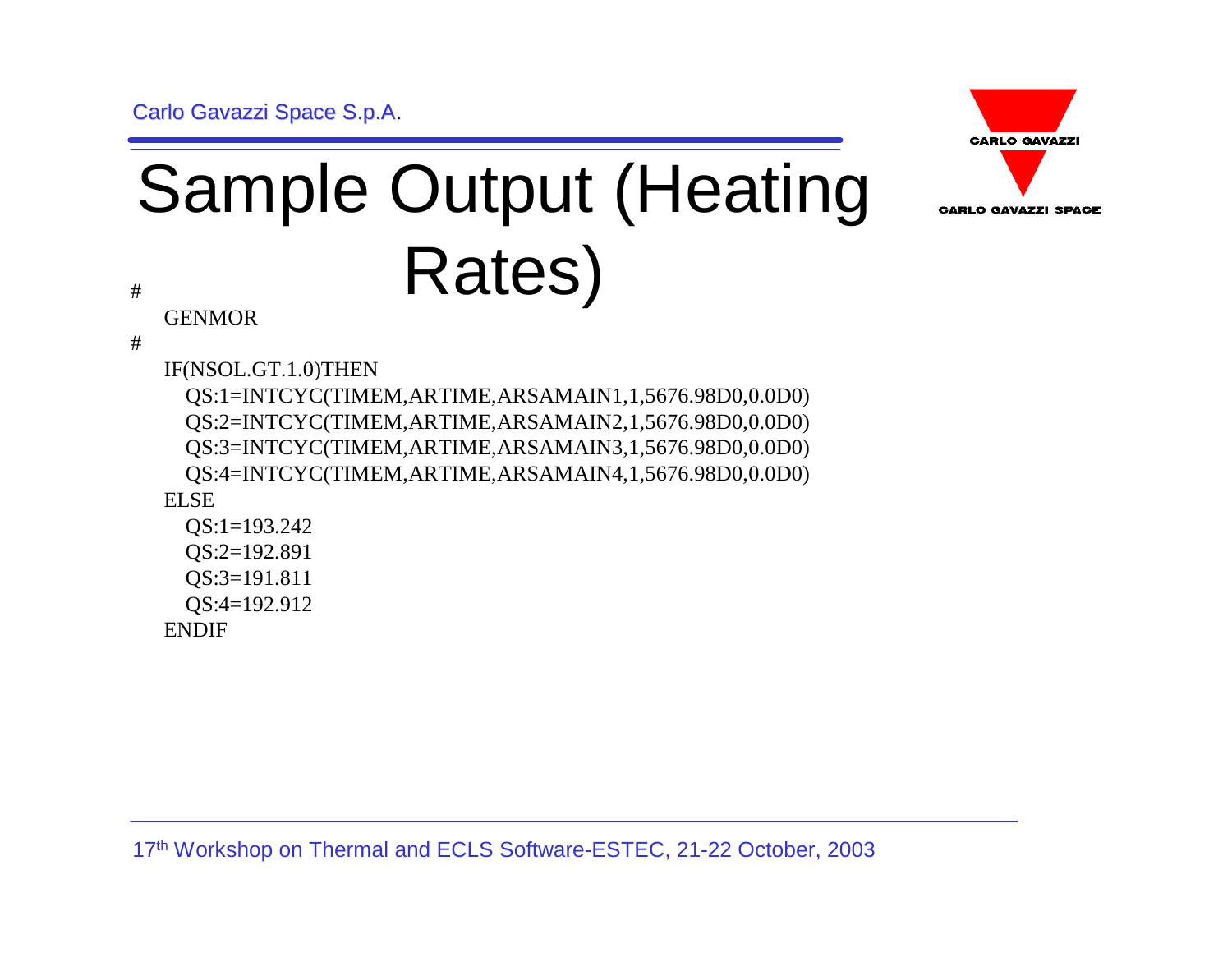# Sample Output (Heating  $H_{\text{Time Array}}$  Rates)



ARTIME(17)= 0.0,4.730820e+002,9.461640e+002,1.419250e+003 1.764227e+003,1.767633e+003,1.892330e+003,2.365410e+003 2.838490e+003,3.311570e+003,3.784650e+003,3.909347e+003 3.912753e+003,4.257740e+003,4.730820e+003,5.203900e+003 5.676980e+003;

#

# solar albedo planetshine - MAIN.1 Area = 0.500000 Avg = 112.887535 31.783997 48.570499 ARSAMAIN1(17)=4.880749e+002,4.282346e+002,2.696814e+002,5.125848e+001

1.733135e+002,4.857050e+001,4.857050e+001,4.857050e+001 4.857050e+001,4.857050e+001,4.857050e+001,4.857050e+001 1.734149e+002,5.122900e+001,2.669101e+002,4.294877e+002

4.880749e+002;

#

# solar albedo planetshine - MAIN.2 Area = 0.500000 Avg = 113.716866 31.922405 47.252102 ARSAMAIN2(17)=4.929644e+002,4.238430e+002,2.660976e+002,4.994052e+001 1.747323e+002,4.725210e+001,4.725210e+001,4.725210e+001 4.725210e+001,4.725210e+001,4.725210e+001,4.725210e+001 1.762022e+002,5.012827e+001,2.717307e+002,4.300657e+002 4.929644e+002;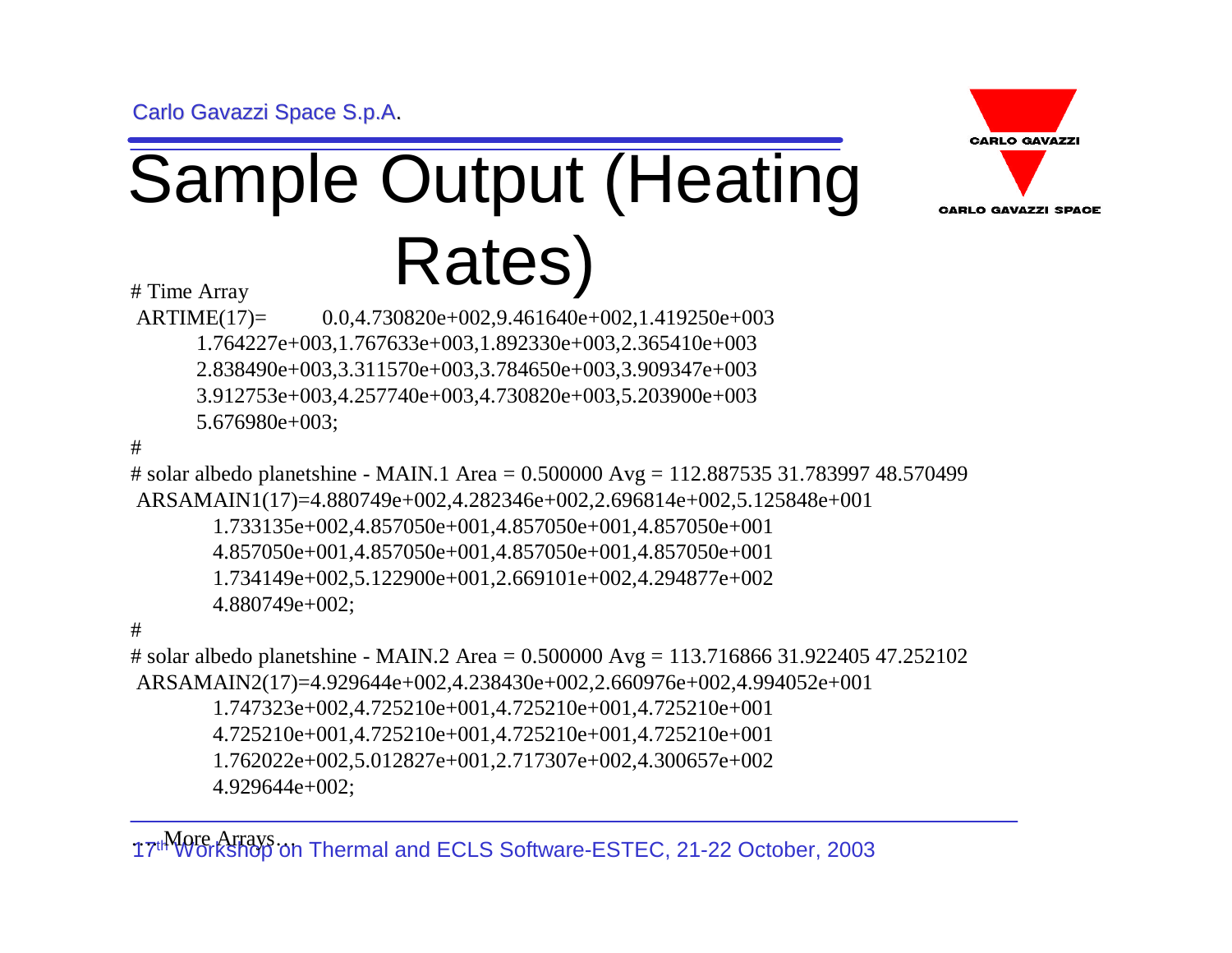



• Node, Conductor, and Heatloads are output in ESATAN format

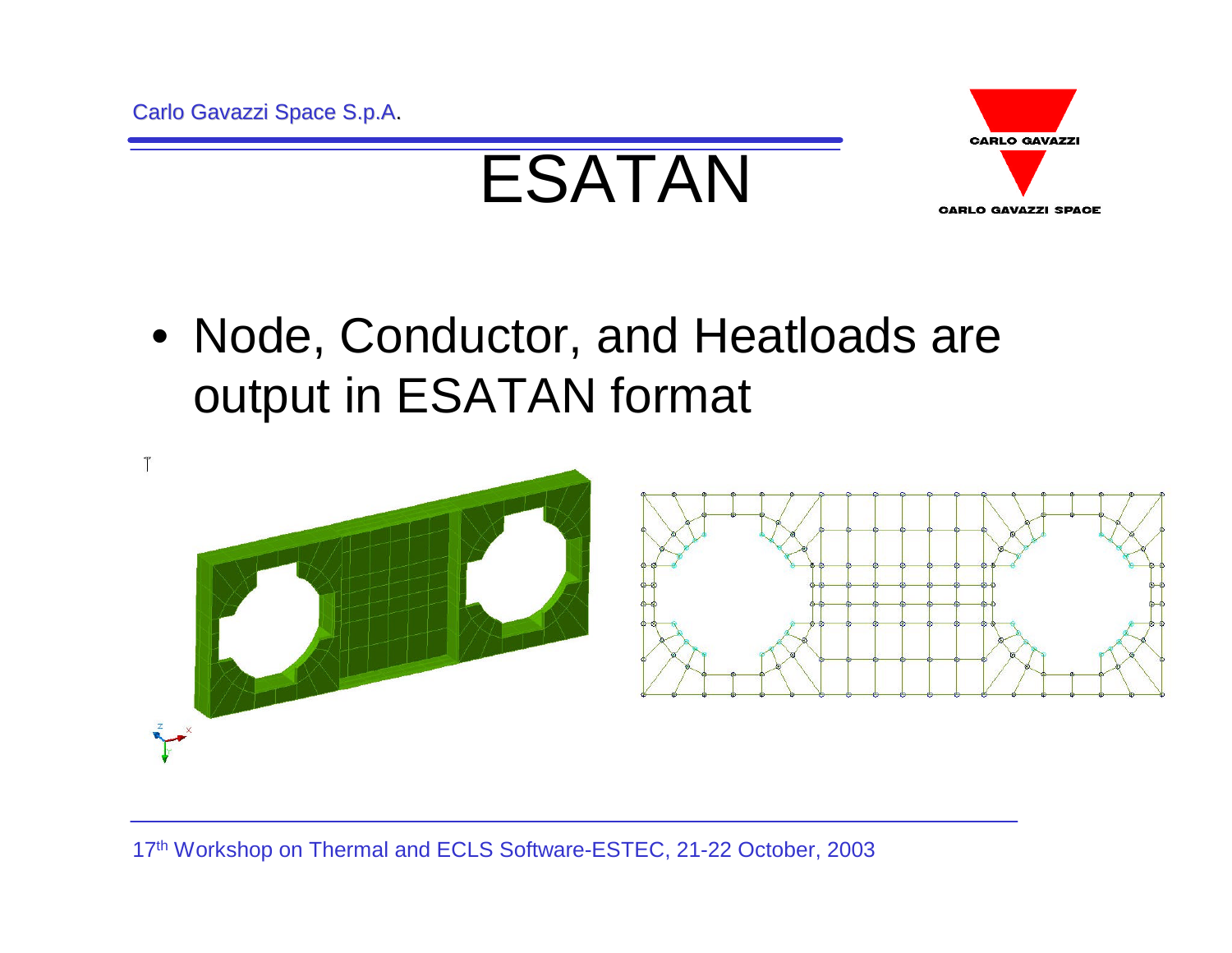

## ESATAN Sample Output (from Thermal Desktop® 4.6)

| SINDA Data generated with Thermal Desktop 4.6<br>$\#$                                                                                                                                                                                               | <b><i>\$ARRAYS</i></b>                                                                                                                                                                                                                                                                                            |
|-----------------------------------------------------------------------------------------------------------------------------------------------------------------------------------------------------------------------------------------------------|-------------------------------------------------------------------------------------------------------------------------------------------------------------------------------------------------------------------------------------------------------------------------------------------------------------------|
| Generated on Fri Oct 17 08:35:37 2003<br>#                                                                                                                                                                                                          | # DEFAULT.k                                                                                                                                                                                                                                                                                                       |
| TDUNITS, Energy $=$ J<br>#<br>TDUNITS, Time $=$ sec<br>#<br>$\#$ TDUNITS, Temp = K<br>$\#$ TDUNITS, Mass = $kg$                                                                                                                                     | $AR1(10)=$<br>0., 1.<br>100., 5.<br>200., 7.                                                                                                                                                                                                                                                                      |
| # TDUNITS, Length $=$ m<br># TDUNITS, Orbit = km<br>$\#$ TDUNITS, Pressure = Pa<br><b>\$NODES</b>                                                                                                                                                   | 300., 10.<br>1000., 11.<br># DEFAULT.rhocp<br>$AR2(8) = 0., 100.$                                                                                                                                                                                                                                                 |
| D1='MAIN #1', T=293.15, C=INTRP1(T1,AR2,1)*0.00025;<br>D2='MAIN #2', T=293.15, C=INTRP1(T2,AR2,1)*0.00025;<br>D3='MAIN #3', T=293.15, C=INTRP1(T3,AR2,1)*0.00025;<br>D4='MAIN #4', T=293.15, C=INTRP1(T4,AR2,1)*0.00025;<br>B999='MAIN #999', T=0.; | 100., 105.<br>200., 150.<br>500., 175.<br><b>\$CONDUCTORS</b><br>GL $(1,2)$ =INTRP1( $(T1+T2)*.5$ , AR1,1)*0.001;<br>GL $(1,3)$ =INTRP1( $(T1+T3)*.5$ , AR1,1)*0.001;<br>GL $(2,4)$ =INTRP1( $(T2+T4)*.5$ , AR1,1)*0.001;<br>GL $(3,4)$ =INTRP1( $(T3+T4)*.5$ , AR1,1)*0.001;<br><b><i><u>SVARIABLES1</u></i></b> |